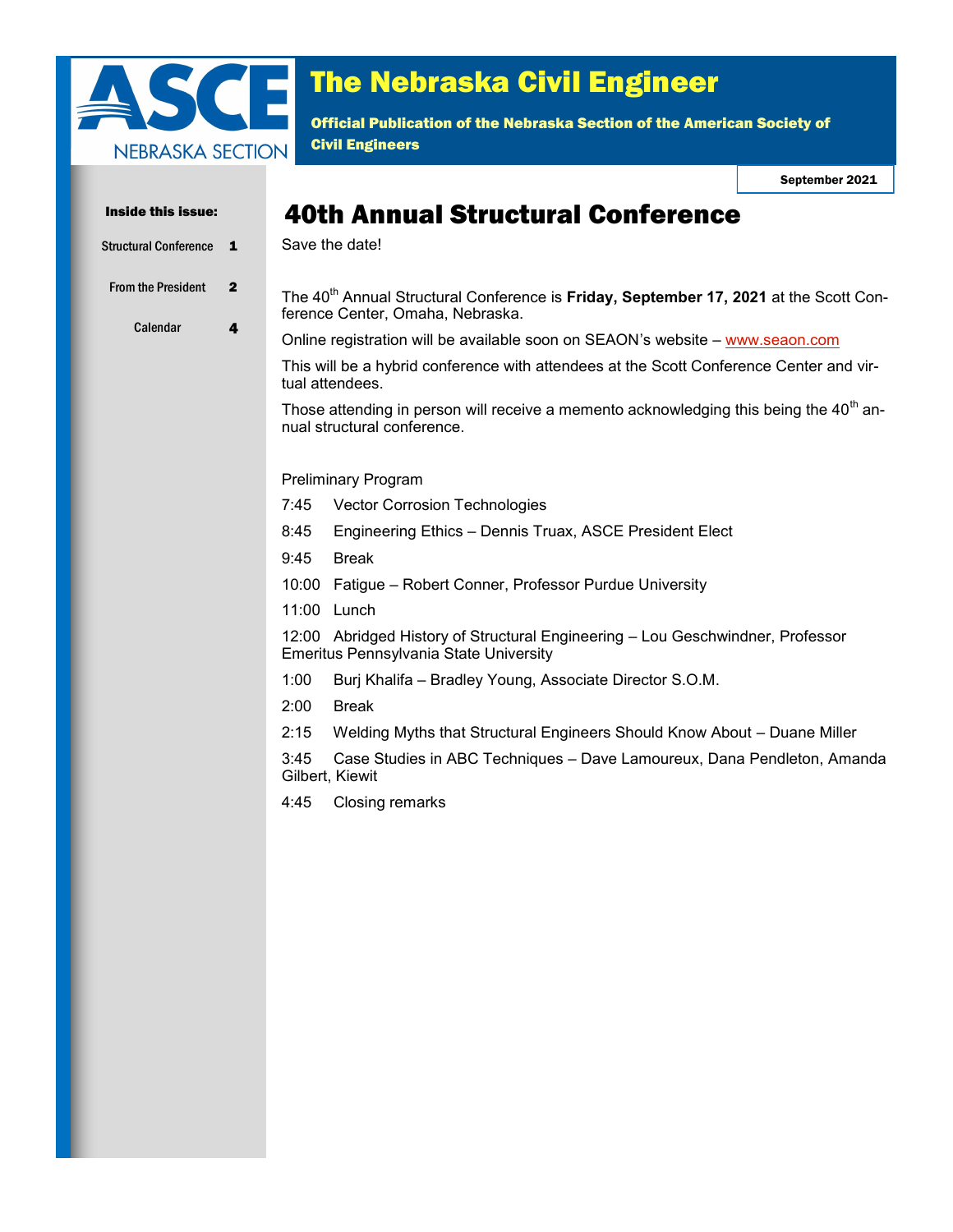

Brandon Vacek, PE, M.ASCE

## The Nebraska Civil Engineer

### From the President

Hello Nebraska Section Members, I would like to welcome everyone to the start of the 2021-2022 year!

With the ever-frequent changes in guidance and recommendations from many different directions, it becomes apparent that we as a group must be resilient. Resilience does not mean we need to walk with or heads down and avoid interaction; it means for us to use the many tools we have as an organization to strengthen what we have and better ourselves for the future. We must continue to roll with the punches that are put before us and come out ahead.

I would like to thank our 2020-2021 board members for all the difficult decisions that they had to make last year. I know many of us are wanting to return to "normal" but as engineers it is our task to taking on these new challenges and strive forward. My plan for this year is to take the remote workspace environment in stride, expand partnership across the state, and better our communication to all our members.

September marks the start of our monthly meetings and events so please keep an eye out for event invites this year. The  $40<sup>th</sup>$  Annual Structural Conference is happening this month on September  $17<sup>th</sup>$ , and if you are interested visit their website for online registration, [https://www.seaon.org/.](https://www.seaon.org/) 

Sincerely,

Brandon Vacek

Brandon Vacek, President, ASCE Nebraska Section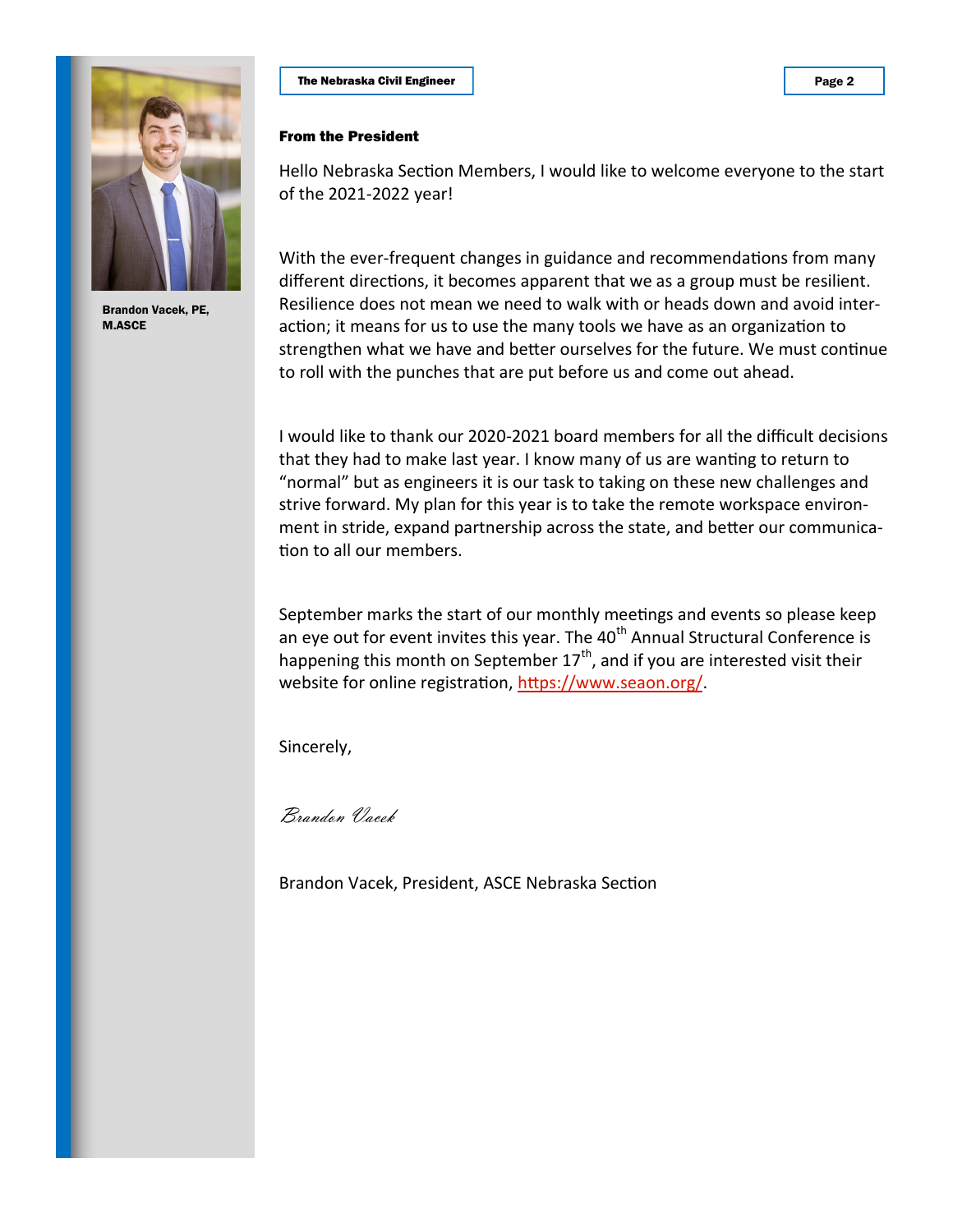

olsson®

We're Olsson, engineers who understand that where there's a project, there's a purpose. We're proud of the role we played in connecting members of the Tri-Faith initiative. olsson.com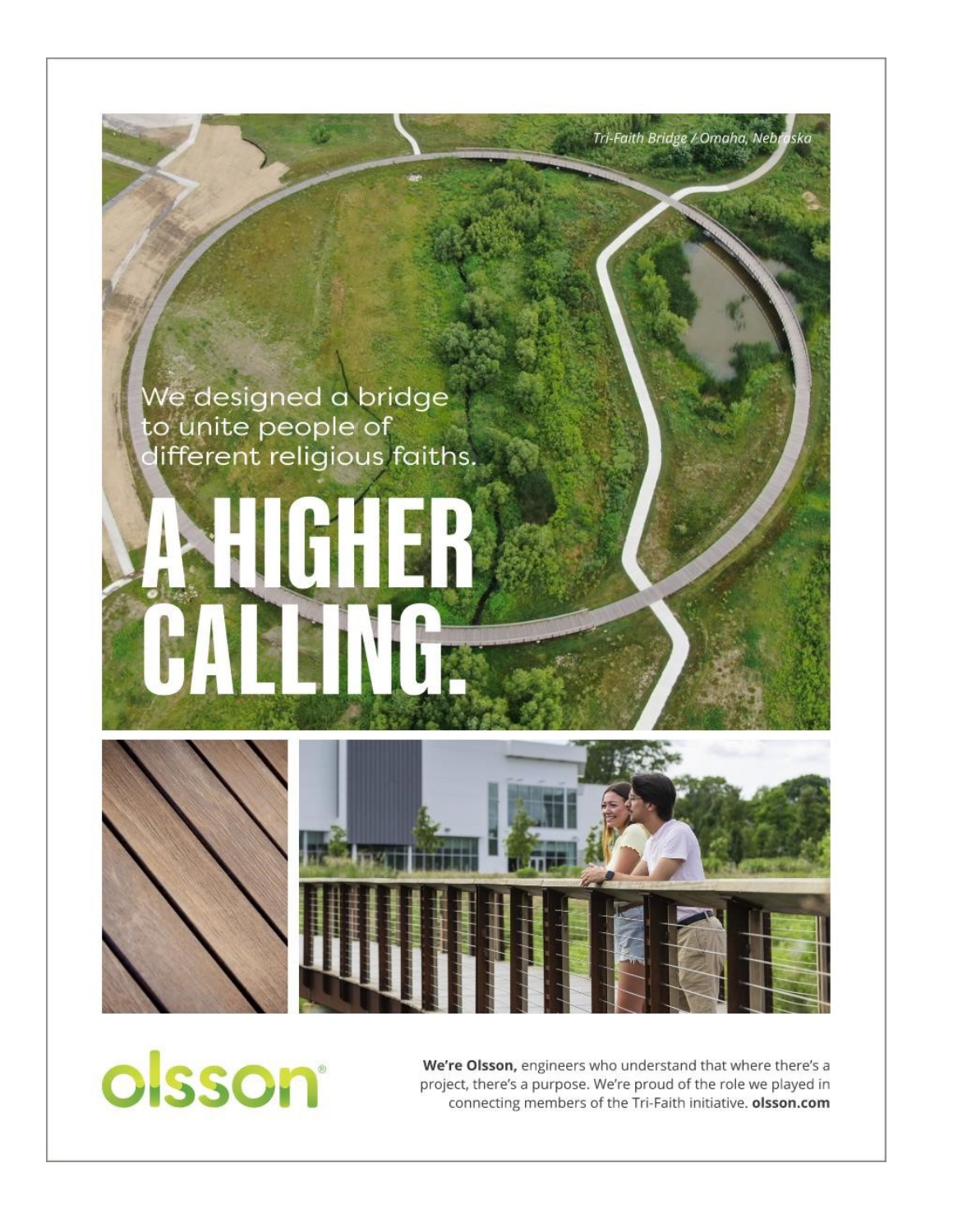The Nebraska Civil Engineer

### Upcoming Events and Seminars

| Program                     | <b>Full Dates</b> | City/State |
|-----------------------------|-------------------|------------|
| <b>Construction Meeting</b> | October TBD       | TBD        |

## **Bringing ground** improvement out of the Stone Column Age.



Let us tailor a Geopier® solution to your unique, local soil conditions. Contact your local geotechnical engineer.

Deanna Chambers, P.E. Deanna Chambers, P.E.<br>email: dchambers@groundimprovementeng.com<br>call: 402.651.1673 web: groundimprovementeng.com Page 4